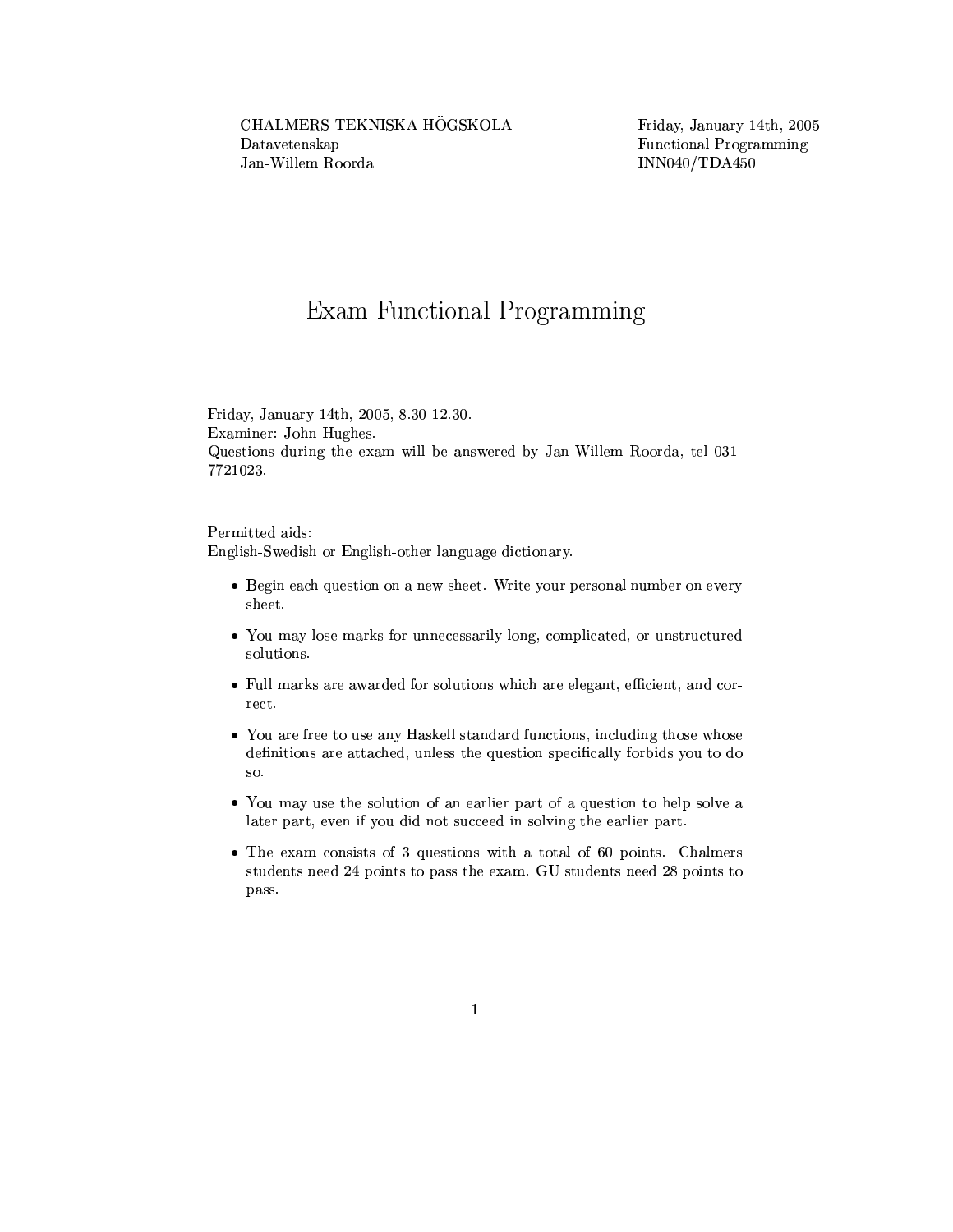- 1. (a) Define the concept of a higher-order function and give an example.  $(3 p)$ 
	- (b) Define the concept of a polymorphic function and give an example.  $(3 p)$
	- (c) The following two programs look very similar. Rewrite them using a higher-order polymorphic help function. (You can either define the help function yourself or find it in the Haskell prelude.)

```
findEvens :: [Int] -> [Int]
findEvens [] = []findEvens (x:xs) = if even x then x : findEvents xs else findEvents xsfindDigits :: String -> String
findDigits [] = []findDigits (x:xs) = if isDigit x then x : findDigits xs else findDigits xs(3 p)
```
(d) What are the types of the following functions? You do not need to give the most general types—just ones that are correct.

f 1 n m =  $(n+m, n == m)$ f2 x y z =  $[[x]] : [y] : z$  $f3 = map words$ 

 $(3 p)$ 

(e) Give an example of an expression that terminates under lazy evaluation, but would not terminate under eager evaluation.  $(3 p)$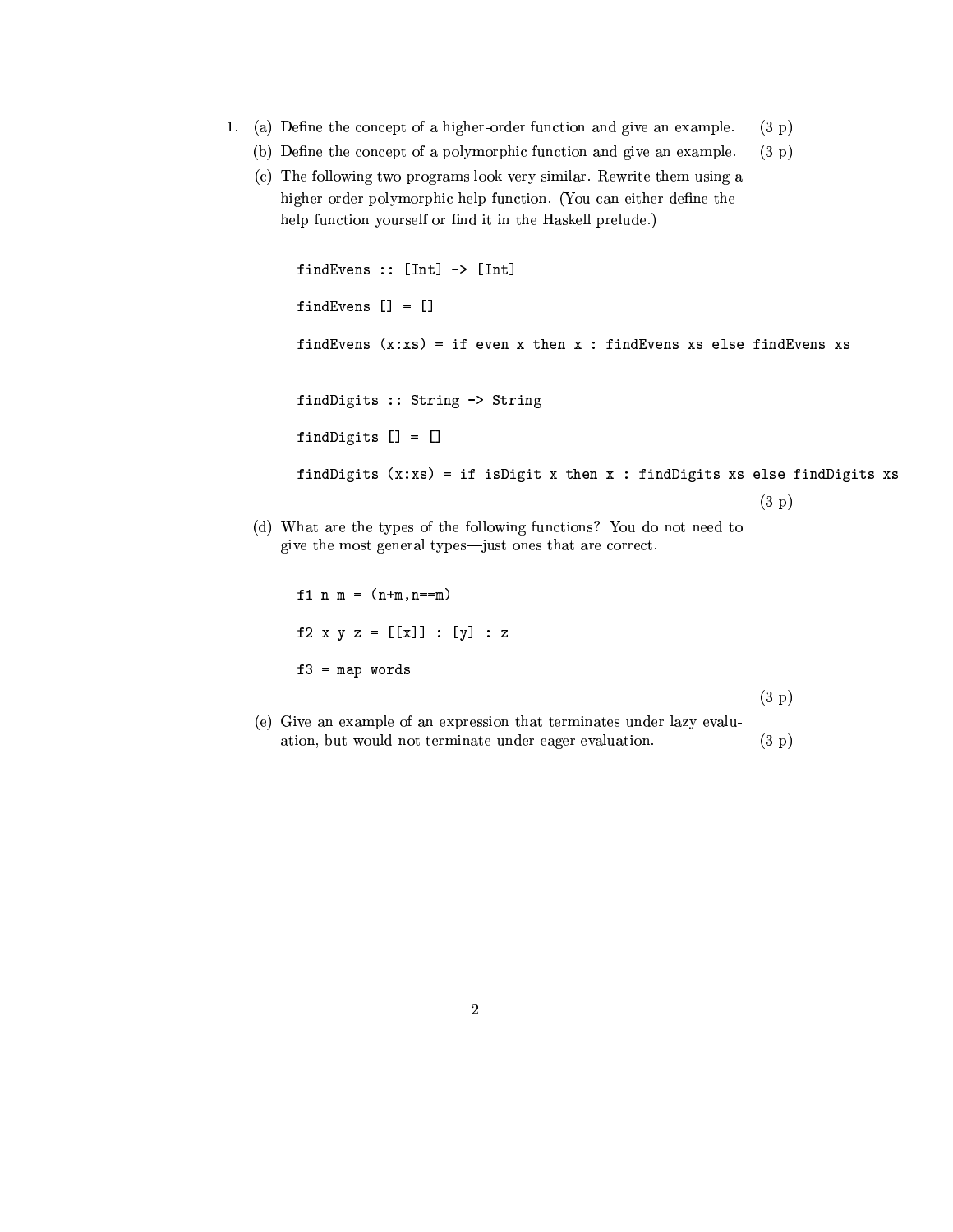- 2. This question concerns finding change. Suppose you have a collection of coins in your pocket, which we represent by a list of numbers such as  $[1,1,5,5,5,10,10]$ . Then you can pay 16kr by paying three 5kr coins and a 1kr, but you cannot pay 18kr at all. Suppose the person you are paying also has some coins, say  $[1,1,1,5]$ . Then you can pay 18kr by paying 20kr, and receiving 2kr in change. We will design functions to decide whether one person can pay another a specific amount, with or without giving change.
	- (a) Define a function

subsets  $: [a] \rightarrow [[a]]$ 

which given a list, returns a list of all the ways of choosing some of the list elements. For example,

subsets  $[1, 2, 3] ==$  $[1, 3], [2], [2, 3], [1], [1, 3], [1, 2], [1, 2, 3]$ 

(the order of this list doesn't matter here).

$$
(3 \; \mathrm{p})
$$

(b) Define a function

amounts ::  $[Int]$  ->  $[Int]$ 

which given a list of the coins in your pocket, returns a list of all the amounts you can pay using those coins.  $(3 p)$ 

(c) Define a function

withChange ::  $[Int] \rightarrow [Int] \rightarrow [Int]$ 

which, given a list of the coins in the first person's pocket, and a list of the coins in the second person's pocket, returns a list of all the amounts the first person can pay the second assuming that the second person is willing to provide change. The result should not contain negative numbers.

 $(3 p)$ 

(d) The subsets function you wrote in part  $(a)$  is inefficient for this problem, because it ignores the fact that we may have many coins with the same value in our pockets. For example,

```
subsets [1,1] ==[[] , [1], [1], [1,1]]
```
where the two subsets [1] represent choosing different coins, but with the same value. Since we do not care which coin we actually pay with, we do not need to consider these subsets separately. We can improve the efficiency of our program by working with bags instead, which we represent by lists of pairs of a coin value, and the number of coins of that value in the bag. For example, [1, 1, 5, 5, 5, 10, 10] corresponds to the bag  $[(1,2), (5,3), (10,2)].$ 

*i*. Define a function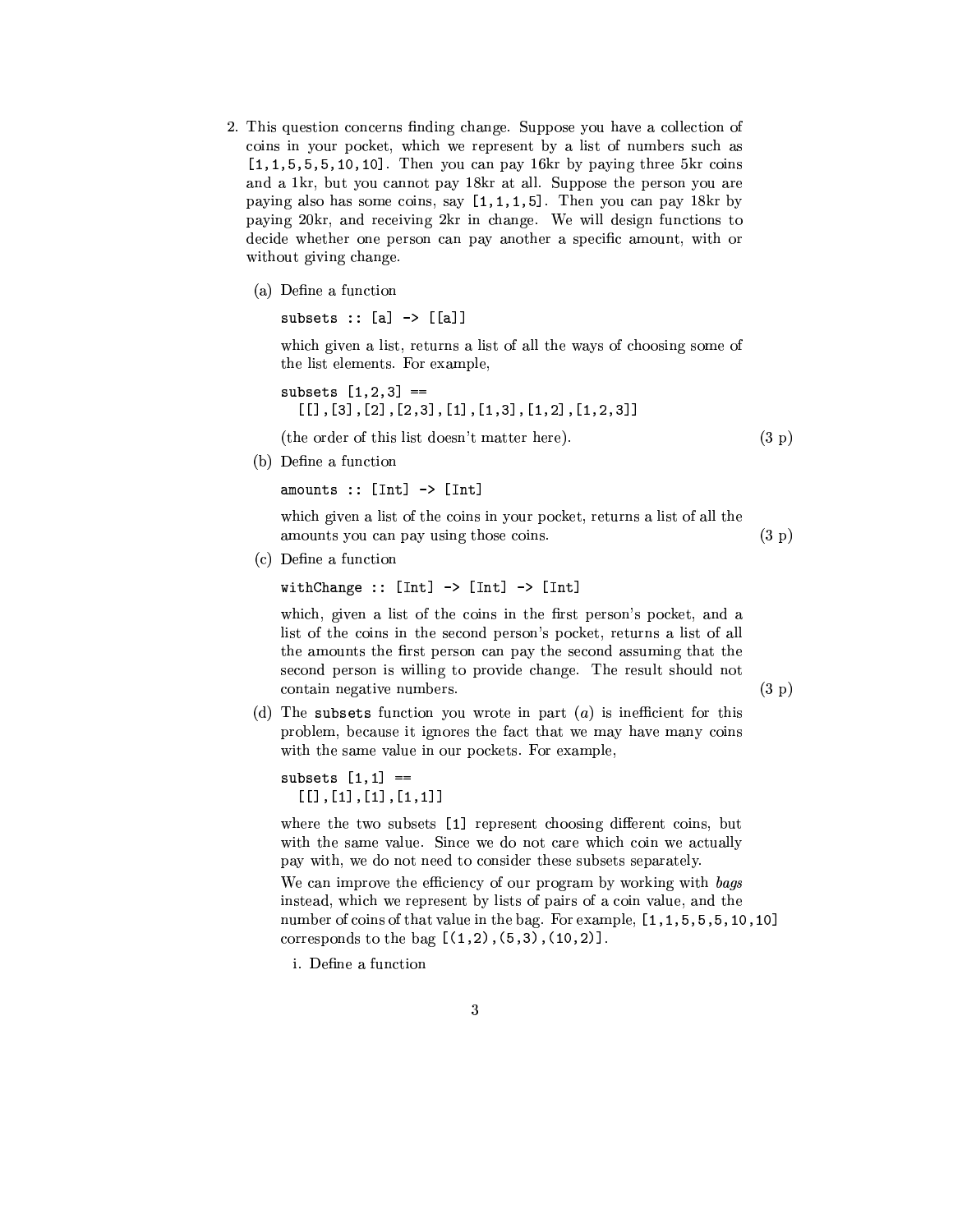| bag :: Eq a => [a] -> [(a, Int)]                                                                                 |       |
|------------------------------------------------------------------------------------------------------------------|-------|
| which converts a set to a bag.                                                                                   | (3 p) |
| ii. Define a function                                                                                            |       |
| set :: $[(a, Int)] \rightarrow [a]$                                                                              |       |
| which converts a bag back into a set.                                                                            | (3 p) |
| iii. Define a function                                                                                           |       |
| subbags :: $[(a, Int)] \rightarrow [[(a, Int)]]$                                                                 |       |
| which returns a list of every bag we can make by choosing some<br>of the elements of the given bag. For example, |       |
| subbags $[(1,2)] ==$<br>[[1], [ (1,1) ], [ (1,2) ]]                                                              | (4 p) |
|                                                                                                                  |       |

How would you use these functions to improve your function withChange?

 $(1 p)$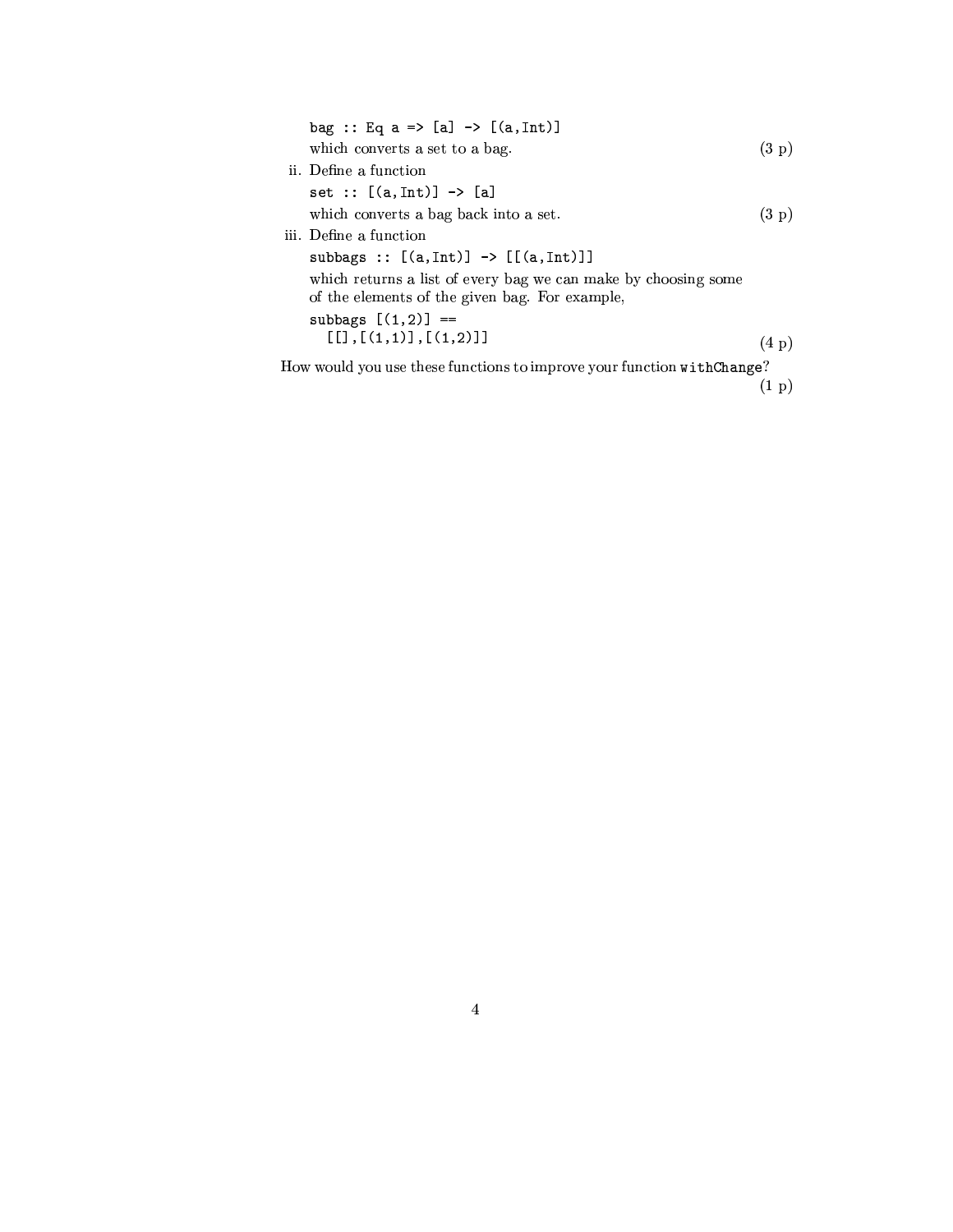3. This question concerns *Huffman coding*, a form of data compression used, among other things, as part of JPEG image compression. Huffman coding works by analyzing the input to be compressed and assigning each character a *code* (sequence of bits), so that the most common characters are assigned short codes, and rarer characters longer ones. Each character is then replaced by its code, which usually results in a shorter bitstring. For example, if the text to be compressed were just the word "good", the codes assigned might be

| o             | 10 |
|---------------|----|
| $\mathbf{g'}$ |    |
| ,7            |    |

and the compressed text would then be "110010"  $-$  six bits, which is much less than the 32 bits the uncompressed string requires. (In practice the table of codes must also be stored with the compressed text, which occupies space, so Huffman coding only pays off for larger inputs).

The code is constructed by building a data structure (tree) such as the one below, in which all the characters from the text appear.



The code for each character is read off by tracing a path from the top (root) of the tree to the character, and outputting a  $0'$  every time one traces an arrow pointing left, and a '1' every time one traces an arrow pointing right. For example, to reach 'd' from the top, we go first right and then left, so the code is "10". Frequently occurring characters are placed higher up in the tree than less common ones, and so are assigned shorter codes.

To construct the tree, we first construct a "trivial tree" (containing only one character) for each character in the input, and assign it a "weight" of the number of times that character occurs. In our example, we construct

• a tree just containing  $d'$ , with weight 1,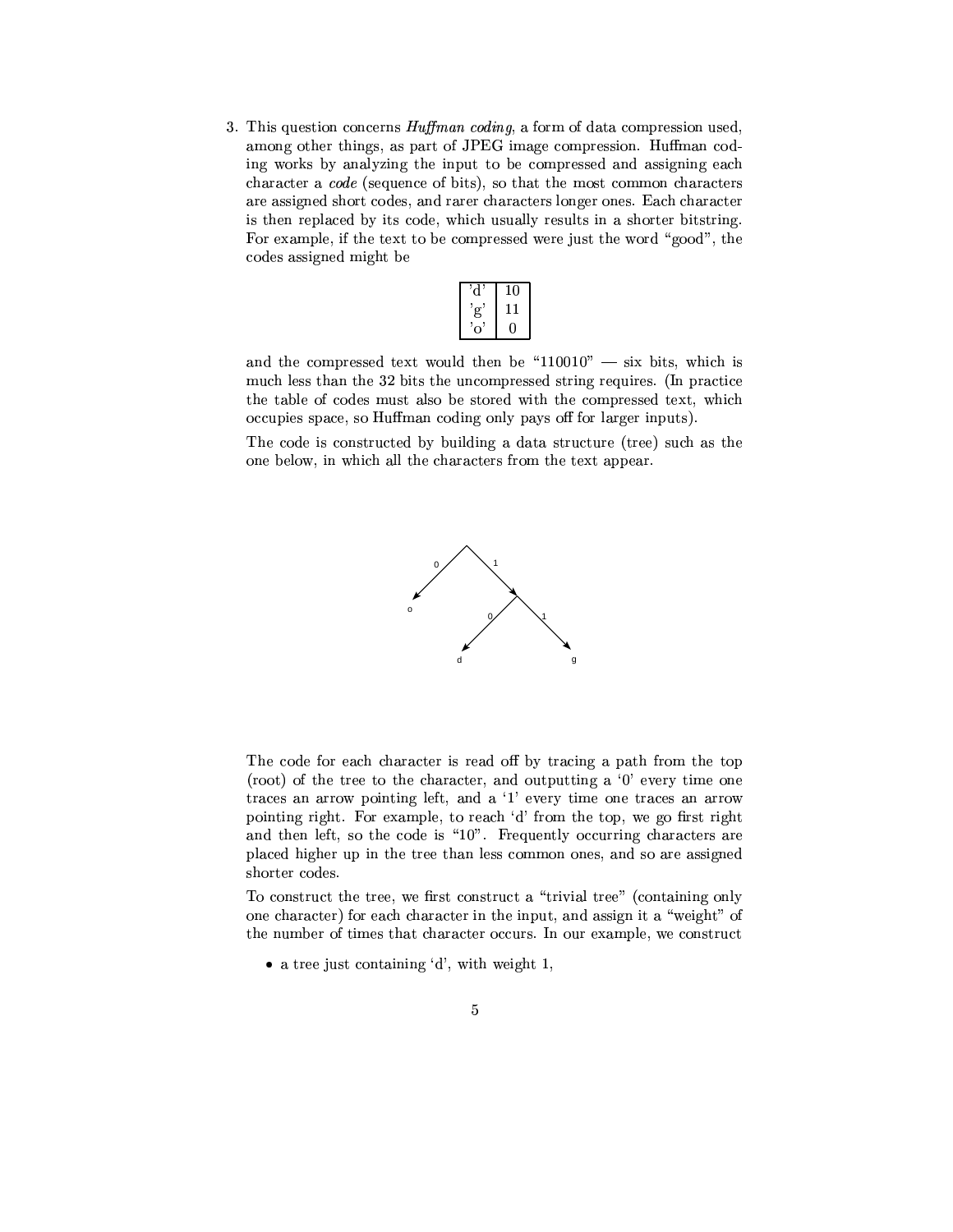- $\bullet$  a tree just containing 'g', with weight 1,
- $\bullet$  a tree just containing 'o', with weight 2.

Then we combine the two trees with *least* weight, obtaining a new tree whose weight is the sum of the weights of the original trees. In this case, we combine the trees containing 'd' and 'g' to obtain



with weight 2. This step is then repeated until only one tree remains. The codes can be read off from this final tree.

We shall represent these trees in Haskell using the type

data Huffman = Leaf Char | Branch Huffman Huffman

For example,

- a tree containing one character is represented as a Leaf  $-$  e.g. Leaf 'd',
- the final tree for our example is represented as Branch (Leaf 'o') (Branch (Leaf 'd') (Leaf 'g')).

Notice that we do not need to store the '0's and '1's in our pictures: given a tree Branch left right we know anyway that all the characters in the left branch have codes starting with '0', while all the characters in the right branch have codes starting with '1'.

We shall represent *code tables* using the type

type  $\text{CodeTable} = [(\text{Char}, \text{String})]$ 

where each character is paired with its code, as a string of bits. In our example, the code table would be

exampleCodeTable =  $[('d', "10"), ('g', "11"), ('o', "0")]$ 

(a) Define a function

encode :: CodeTable -> String -> String

such that encode code text replaces all the characters in text with their codes, taken from code. For example

Main> encode exampleCodeTable "good"  $"110010"$